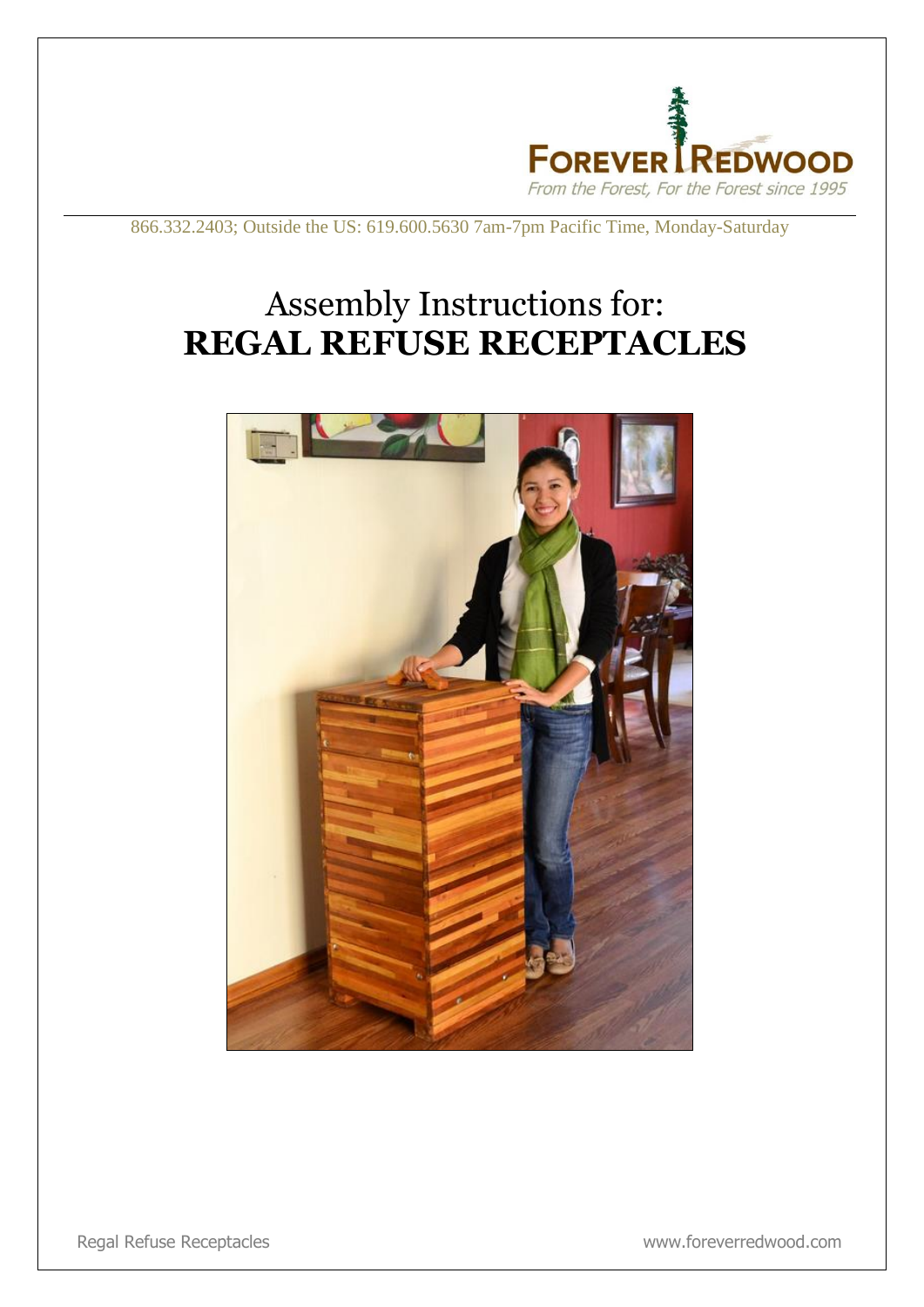## **CONTENT OF BOXES**

| Quantity                | Description          | Drawing                                         |
|-------------------------|----------------------|-------------------------------------------------|
| $12\,$                  |                      | Carriage bolts 2 1/2" x 5/16", Washers and Nuts |
| $\overline{\mathbf{4}}$ | Deck screws          |                                                 |
| $\overline{\mathbf{1}}$ | Floor                |                                                 |
| $\mathbf 1$             | Top                  |                                                 |
| $\overline{2}$          | <b>Shorter Walls</b> |                                                 |
| $\overline{2}$          | Walls                |                                                 |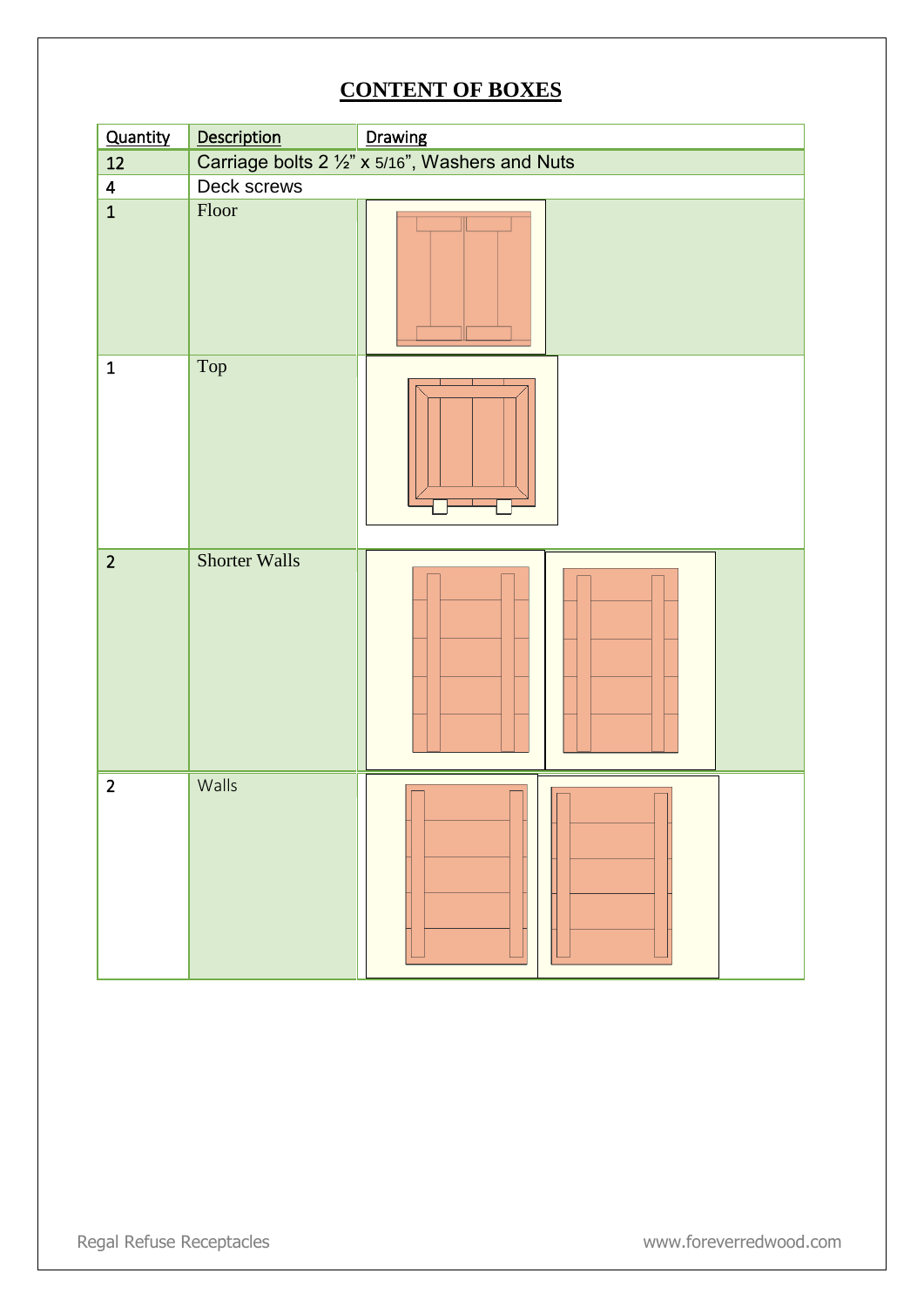## **ASSEMBLY INSTRUCTIONS**

Thank you for purchasing Forever Redwood patio furniture. Forever Redwood is built by Old-Growth Again Restoration Forestry (OGA). OGA is dedicated to restoration forestry. Sales of patio furniture finance our restoration work in California redwood forestlands.

**Tools required**: ½-inch ratchet and a mallet or small hammer

The parts that go together have the same numbers written next to the predrilled holes they attach to. Align the parts with the numbers as shown for ease of reference.

**STEP 1:** Attach shorter wall to wall, with two bolts (2  $\frac{1}{2}$  x 5/16"), washers & nuts (match the numbers written on the pieces). Tap the bolt all the way into the wood to set it. Then add a washer and nut and lightly tighten. *Repeat this step for the other walls*



**STEP 2:** Attach wall to floor, with two bolts 2 1/2" x 5/16", washers & nuts. Tap the bolt all the way into the wood to set it. Then add a washer and nut and lightly tighten. *Repeat this step for the other side*